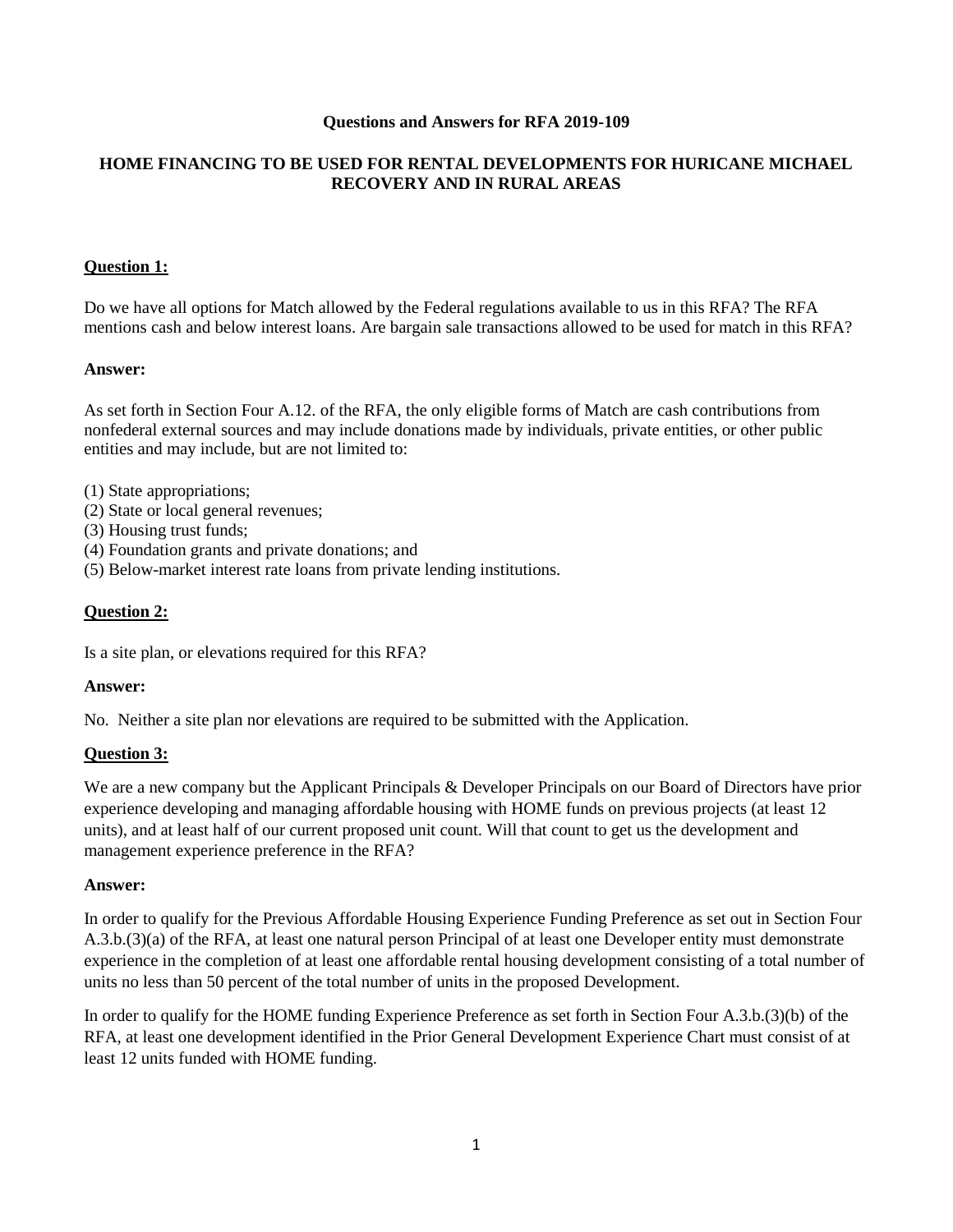# **Question 4:**

I'm looking for some clarity on the "match" for RFA 2019-109. My understanding is that this must be a cash contribution, and that fee waivers are not considered an eligible match in this RFA. Is my understanding accurate?

#### **Answer:**

The Match contribution must be in the form of cash contributions. Fee waivers are not considered an eligible match contribution.

## **Question 5:**

What is the financial structure for the HOME loan?

## **Answer:**

The terms and conditions for the HOME loan is set forth in Rule Chapter 67-48.020, F.A.C.

### **Question 6:**

There is an apparent discrepancy between the FHFC HOME limits as published in the RFA and the embedded chart within the application, which appears to reflect the HUD HOME limits. Is it intentional, or is there an unintended discrepancy? Which set of numbers will be treated as the limit for the request and which numbers will be used to determine percentage of maximum request?

### **Answer:**

A modification to the RFA will be issued to correct the subsidy limits chart set forth in Section Four.A.10.a.(2) of the RFA.

# **Question 7:**

It appears the FHFC Pro Forma does not allow for an 18% developer fee if using MMRB?

### **Answer:**

A revised Development Cost Pro Forma will be issued which allows for an 18 percent Developer Fee for Developments in Bay County that utilize Corporation-issued MMRB.

### **Question 8:**

Is there a HC Administrative Fee when utilizing MMRB as in past Bond/SAIL RFAs?

### **Answer:**

Yes. A modification to the RFA will be issued to clarify this requirement.

### **Question 9:**

Are there any commitment fees for the HOME Loan?

### **Answer:**

No.

# **Question 10:**